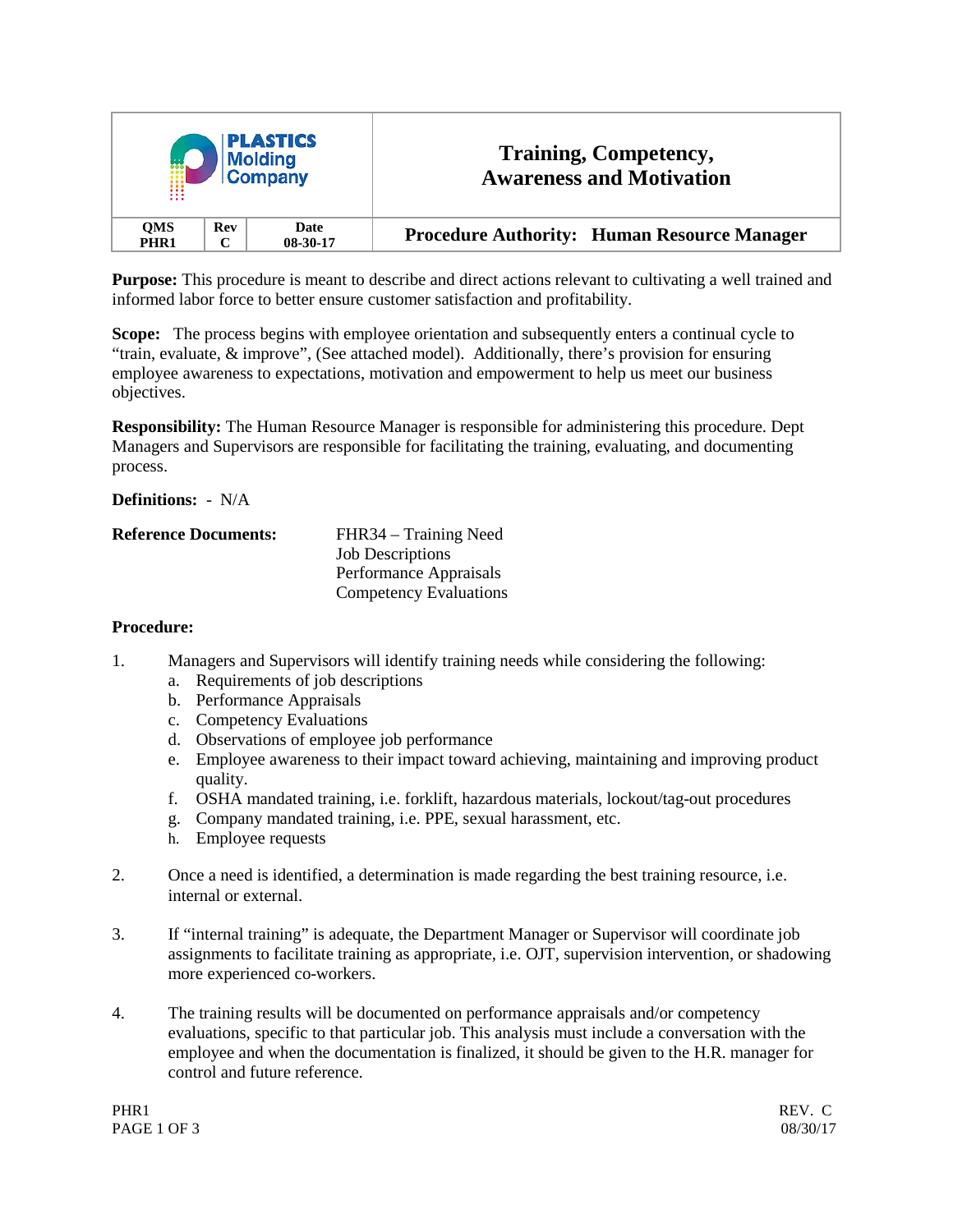## **Procedure continued:**

5. If the training was deemed ineffective or a shortfall exists, additional training will follow as appropriate. A further assessment of the new training must be completed along with further communication with the employee to ensure proper awareness.

*Note: Steps 3, 4, & 5 are part of the "Continual Cycle" referenced in the attached model. This process is meant to proceed as often as necessary to continually improve employee competency.*

- 6. If "external training" is needed, the department Manager and the Human Resource Manager, will determine what's required and arrange for the employee to attend a training session. Recording the external training will be done with Form FHR34; a 3 section form, designating a training need, documenting the training obtained, and evaluating training effectiveness. The FHR34 form is completed as follows:
	- a. The dept. Manager or Supervisor will initiate the form and fill out the first section, designating a training need.
	- b. Once the training has been completed, the Manager or Supervisor will complete the second section to indicate that the training was obtained.
	- c. The employee will complete his/her portion of the third section, indicating their impression of the training.
	- d. Given enough time for evaluation, the Supervisor must complete the form with his/her impression as to whether the employee exhibits the skills consistent with the training need, and return the form to the H.R. Dept.
- 7. The Human Resource Manager will record training on the employee's individual training log and maintain the completed form in the personnel file.
- 8. Finally, it's our intention to create an environment which promotes quality, innovation and technological awareness throughout our business. One which motivates and empowers employees to meet our objectives.

## *Note: To reiterate the procedures objective, "To cultivate a well trained and informed work force, to better ensure customer satisfaction, and profitability."*

| <b>Revision</b> | Date           | <b>Details</b>                                          | <b>Authority</b> |
|-----------------|----------------|---------------------------------------------------------|------------------|
|                 | $04 - 14 - 03$ | Originated                                              | E. Ide           |
| B               | $01-14-11$     | Amended to include competency and training model        | E. Ide           |
|                 |                | Amended to align with new ISO and IATF 16949 standards; |                  |
| C               | $8 - 30 - 17$  | added awareness and motivation                          | E. Ide           |
|                 |                |                                                         |                  |
|                 |                |                                                         |                  |

## *AMENDMENT RECORD*